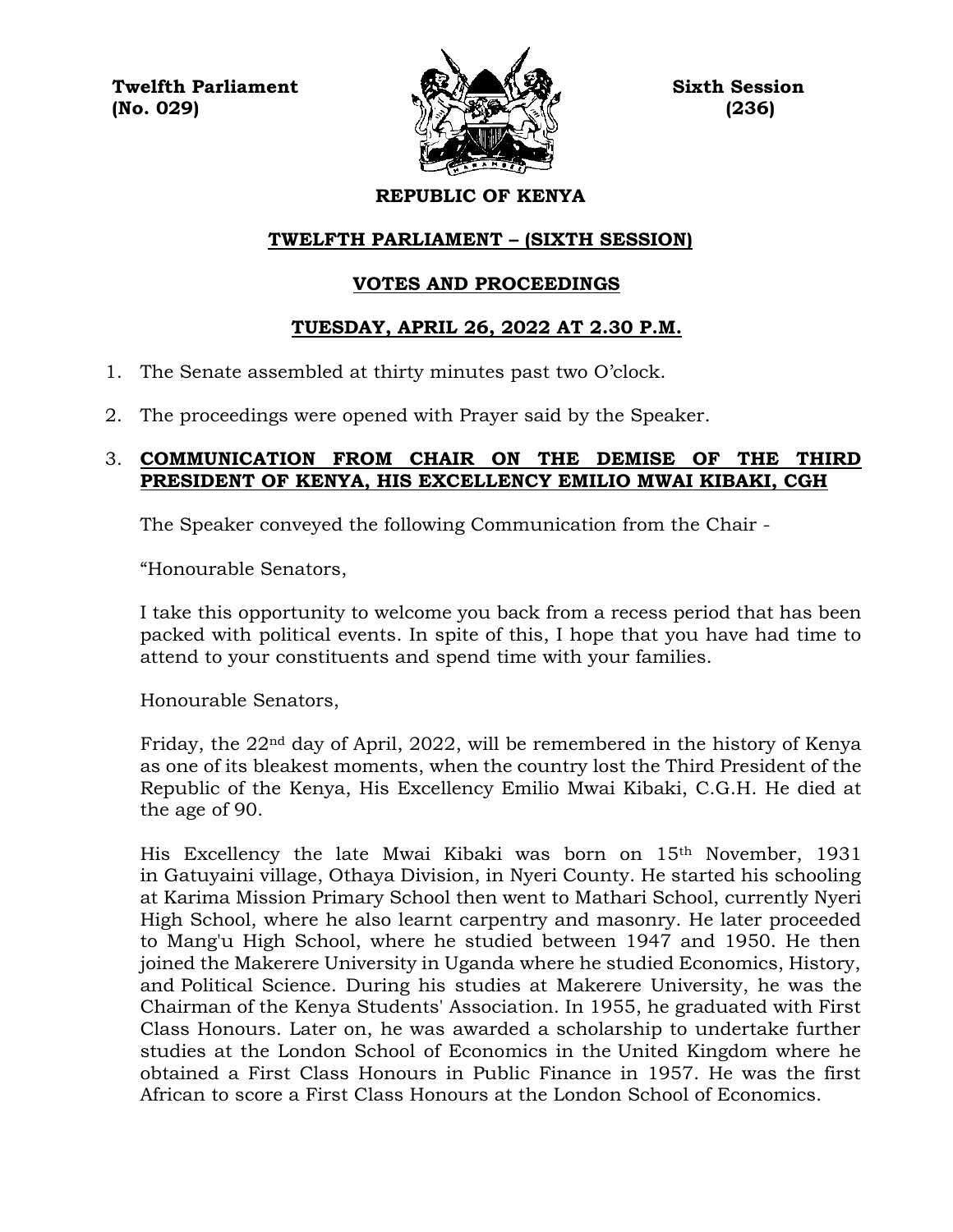In 1958, he returned to Makerere University where he served as an Assistant Lecturer in the Economics Department. In 1961 he resigned to take up the position of Executive Officer of the Kenya African National Union (KANU).

In 1961, the late Mwai Kibaki married the First Lady, Her Excellency the Late Lucy Muthoni Kibaki, the daughter of a church minister, who was then a secondary school head teacher. He is survived by their four children- Judy Wanjiku, Jimmy Kibaki, David Kagai and Tony Githinji.

Honourable Senators,

His Excellency, the Late Mwai Kibaki enjoyed a rich career in the public service. In 1963, when Kenya won its independence, he was elected Member of Parliament for Donholm Constituency in Nairobi (subsequently called Bahati and now Makadara) where he served for two (2) terms. In the 1974 General Elections, he moved his political base to his native Othaya Constituency in Nyeri, which he represented un-interrupted until his retirement in 2013. He will be remembered in the annals of history as the longest serving Member of Parliament having served ten (10) consecutive parliamentary terms, thus totaling to 50 years in service.

During this period, His Excellency the Late Mwai Kibaki served government in various positions including- the Parliamentary Secretary to the Minister for Finance between 1963 and 1965; Minister for Commerce and Industry between 1965 and 1969; Minister for Finance and Economic Planning between 1970 and 1978; the Fourth Vice President of the Republic of Kenya between 1978 and 1988. As Vice President, he continued to serve as the Minister for Finance up to 1983 and later as the Minister for Home Affairs and National Heritage between 1983 and 1988. After the 1988 General Elections he was appointed as the Minister for Health until 1991 when he resigned from the ministerial position and from the then ruling party, the *Kenya African National Union* (KANU).

Following the re-introduction of multiparty politics in 1991, he founded the Democratic Party and contested the 1992 presidential election, coming third. On his second attempt at the presidency in 1997, he came second and became the Official Leader of the Opposition and the Chairperson of the Public Accounts Committee. In the General Elections of December 2002, he contested for President under the National Rainbow Coalition (NARC) ticket and was elected President on the grand coalition ticket, at the age of 71. In the 2007 General Elections, he won a second term as President under the *Party of National Unity* (*PNU*).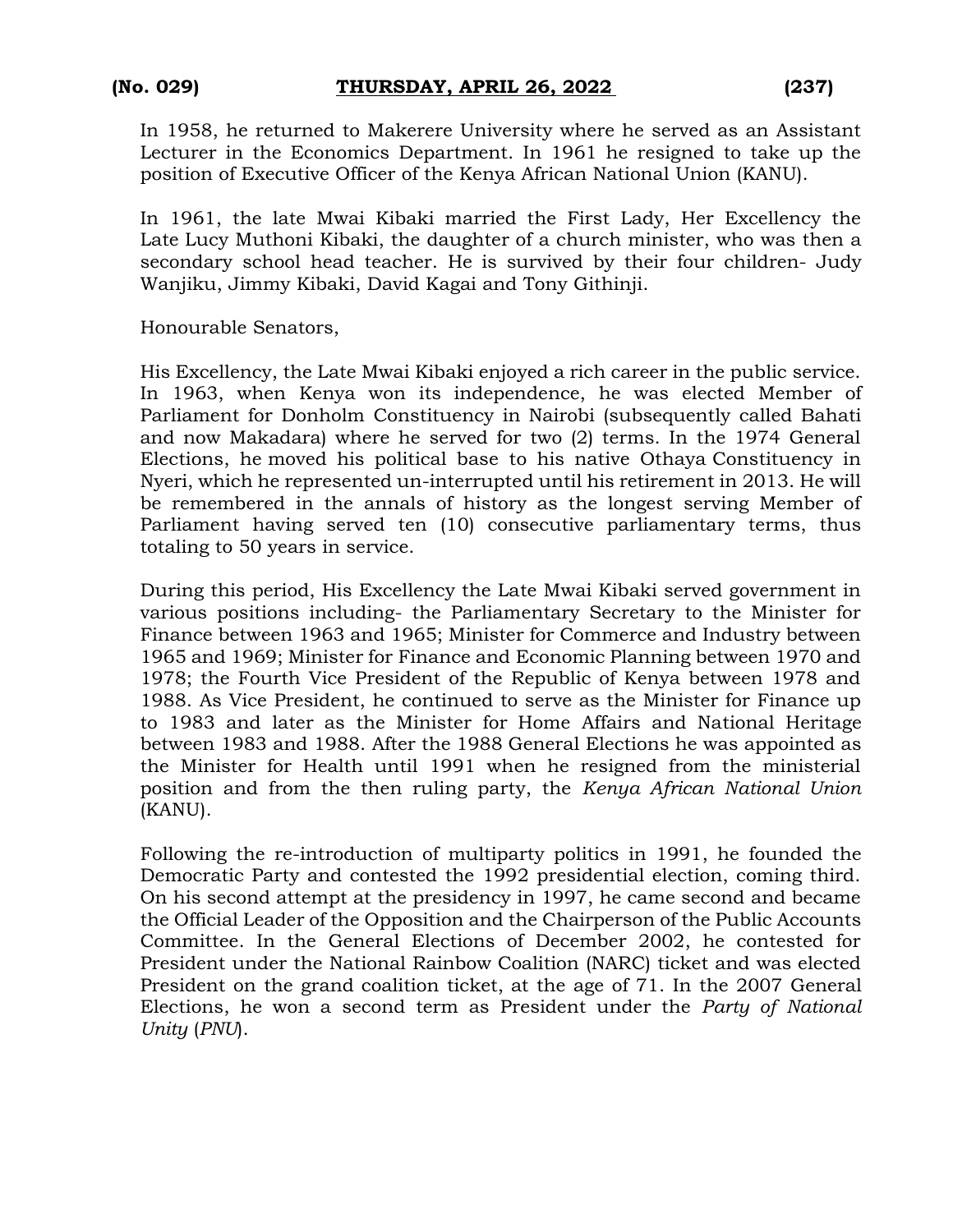Honourable Senators,

In his lifetime, His Excellency the Late Mwai Kibaki made innumerable achievements that transcend beyond the current generation and even beyond our borders.

He led Kenya in a tumultuous period and oversaw the passage of the Constitution of Kenya, 2010 that introduced the devolved system of governance, expanded democratic space and ensured there were more checks and balances on the institutions of governance.

His dedication to economic transformation and regional integration will be remembered by many generations. During his first term as President, the country's GDP growth rate rose from 0.6% to 7% at the end of his first term.

The Former President laid the economic and infrastructural foundation for the country. Some of the emblematic developments were the construction of the 44.5km Thika superhighway that links Nairobi to Thika, the expansion of the Jomo Kenyatta International Airport and the rehabilitation of the Nairobi-Nakuru-Eldoret-Malaba highway. He revived key economic institutions such as the Kenya Meat Commission and the Kenya Cooperative Creameries, Mumias and Nzoia Sugar Mills and Webuye Pan Paper, among many others.

Honourable Senators,

His Excellency the Late Mwai Kibaki was a progressive leader who believed in gender equality and women's empowerment. You will recall that the political party that he founded, the Democratic Party, had the highest number of elected women Members of Parliament in the 7<sup>th</sup> Parliament. Further, in his first Cabinet of 2003, he appointed a number of women as Ministers, among them Governor Charity Ngilu, Sen. Beth Mugo, MP, Hon. Martha Karua, Hon. (Prof.) Hellen Sambili and Hon. (Dr.) Linah Jebii Kilimo.

Furthermore, during his tenure he catalyzed the mainstreaming of gender equity in the public service, including the Judiciary. His tenure was the genesis of more women joining the Judiciary, key amongst them the current Chief Justice, Lady Justice Martha Koome, who joined the Judiciary as a Judge of the High Court from private practice in 2003.

The Late former President, in the quest to advance Universal Primary Education, introduced free primary school education, a move which was applauded worldwide, including by the United Nations. Millions of children have been beneficiaries of this programme. The programme is viewed as a step towards achieving universal basic education and as a contributor to economic growth and poverty reduction. Further he liberalized education in the country leading to the significant growth in the number of public and private universities.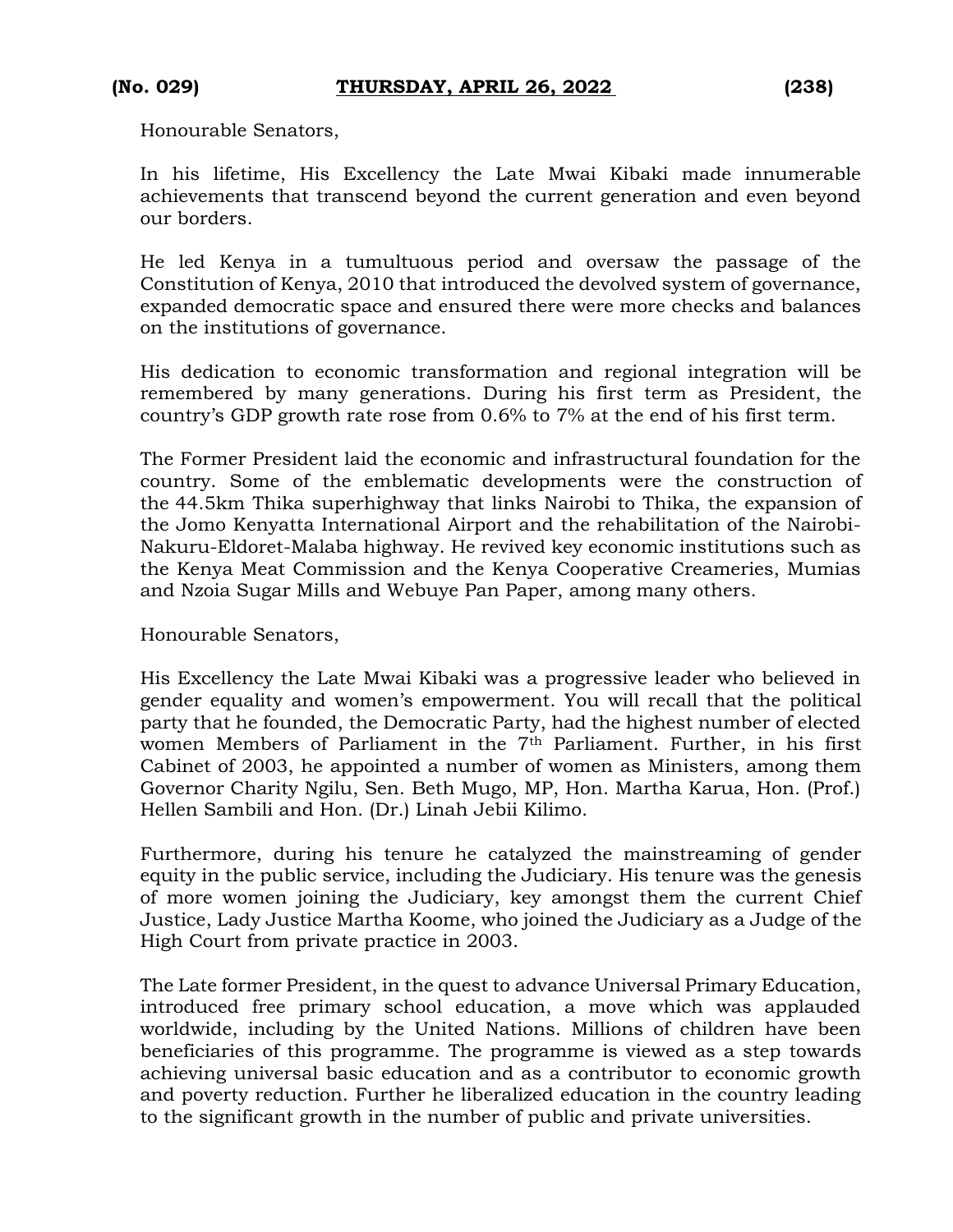Honourable Senators,

You will also recall that during the Late former President's tenure, landmark legislation governing the water sector was passed for the first time since independence. Further he supported many initiatives aimed at making portable drinking water accessible to communities in his capacity as the Patron of the Millenium Water Alliance, a multi-donor-funded initiative that seeks to make portable drinking water accessible to communities that are under threat of water security and scarcity. Following this, His Excellency the late Mwai Kibaki was designated the UNESCO Special Envoy for Water in Africa in April 2016.

Furthermore, during his tenure he opened the political space, liberalized media and promoted freedom of expression which led to unprecedented increase in the number of media outlets in the country. He strengthened the Communications Authority of Kenya (previously the Communications Commission of Kenya) and cautioned that media must at all times be responsible and uphold key pillars of journalism, particularly tolerance and objectivity. He expanded development of telecommunication through the Kenya Rural Telecommunications Development Project and developed the banking sector.

Honourable Senators,

Kenya and the world over has indeed lost a national statesman, a patriot, an accomplished economist and a selfless leader. He exemplified focused, purpose driven and responsive leadership. He possessed impeccable passion for public service and served the nation with utmost commitment and determination. At this point, may I point out that he appointed me twice, first as the Secretary, Provincial Administration in the Office of the President, and then as a full Principal Secretary (PS) in the Ministry of Livestock Development. This I will always remember, and would like it to be on record.

Honourable Senators,

Today we honour his legacy and mourn his loss alongside his family and friends, the people of Kenya, Africa and the world in general. On behalf of the Senate of the Republic of Kenya and on my own behalf, I convey our heartfelt condolences to his family, and to the people of Kenya.I convey our heartfelt condolences to his family, and to the people of Kenya.

Following the demise of the former President, the Senate Business Committee held a meeting this morning and resolved to defer the regular business of the Senate in order to afford the Senate and indeed Senators an opportunity to eulogize the departed President and condole with his family and the nation. Therefore, as you will observe, in the Supplementary Order Paper, the only business this afternoon will be the Motion on the tribute of the Senate on the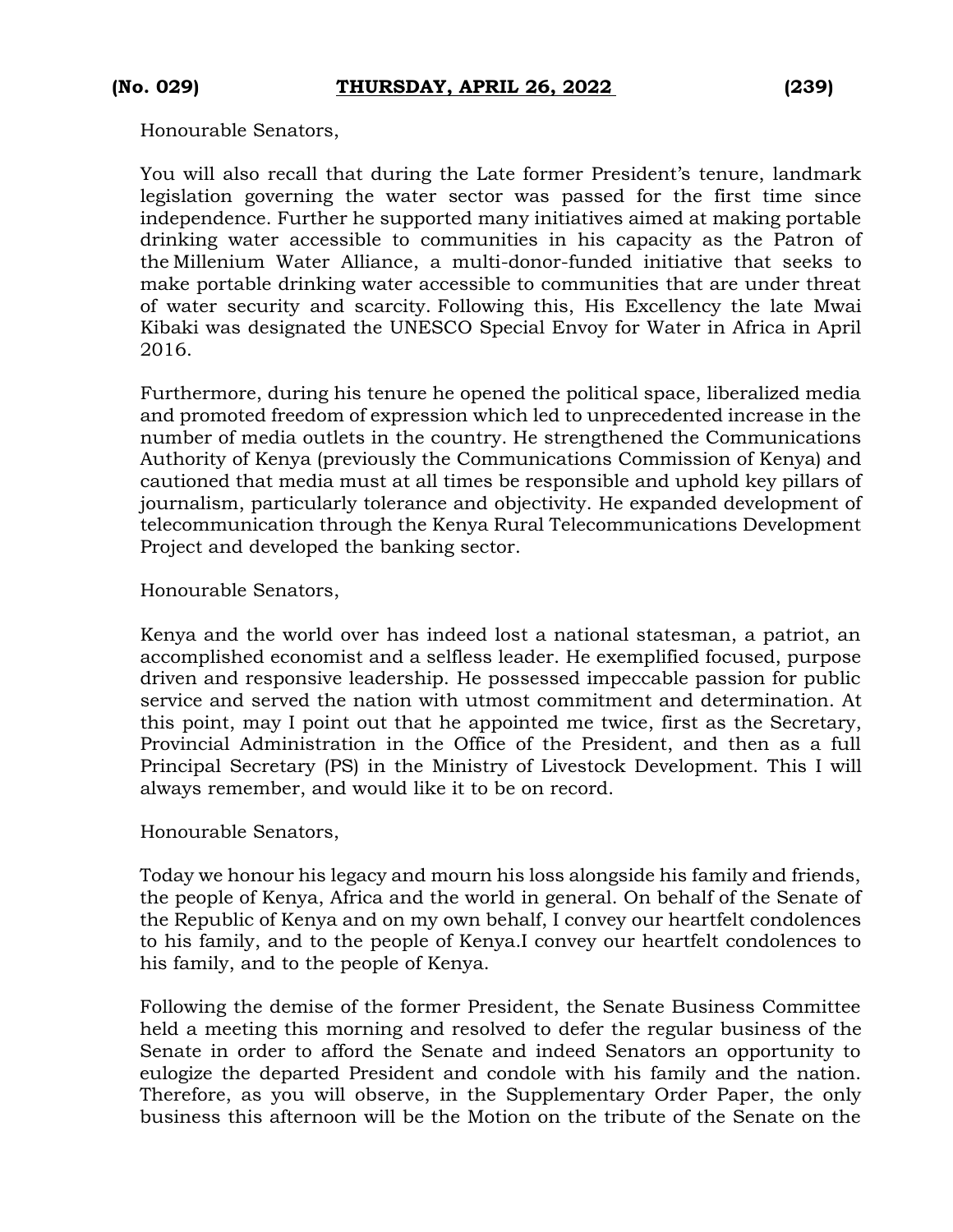demise of the third President of the Republic of Kenya, His Excellency the Late Emilio Mwai Kibaki, CGH.

In honour of His Excellency the late Emilio Mwai Kibaki, CGH, I request that we all stand and observe a moment of silence.

*(Thereafter all Senators stood and observed a moment of silence)*

I thank you."

## 4. **NOTICE OF MOTION – TRIBUTE OF THE SENATE ON THE DEMISE OF THE THIRD PRESIDENT OF THE REPUBLIC OF KENYA, HIS EXCELLENCY THE LATE EMILIO MWAI KIBAKI, CGH**

(The Senate Majority Leader)

**AWARE THAT** the late former President Emilio Mwai Kibaki, CGH, was the third President of the Republic of Kenya between December 2002 and March 2013, in addition to serving as the fourth Vice President of the Republic of Kenya between 1978 and 1988;

**NOTING THAT** the late former President Mwai Kibaki had a long and illustrious career in public service, spanning over 50 years, where he served as a Member of Parliament for Donholm and Othaya Constituencies for ten (10) parliamentary terms from 1963 to 2013, and as a Cabinet Minister in various Ministries for twenty-eight (28) years from 1963 to 1991;

**APPRECIATING** the late President Mwai Kibaki's work in setting the foundation for Kenya's socio-economic turnaround and infrastructural development; liberalization of education including introduction of free primary education; enhancement of the Bill of Rights; liberalization of the media, including promotion of media freedom; championing of women's participation in politics and leadership; promoting environmental conservation, including sustainable management of water and natural resources; and deepening of telecommunication services and overseeing the unprecedented growth in the banking sector, among other milestones;

**FURTHER APPRECIATING** the late President's efforts in governance and institutional reforms throughout his public service career, that culminated in the promulgation of a new Constitution in 2010, that ultimately ushered in a new governance paradigm;

**COGNIZANT** of the Presidential Proclamation of Friday, 22<sup>nd</sup> April, 2022 communicating the passing on of former President Mwai Kibaki, CGH;

**NOW THEREFORE,** the Senate **resolves** that the condolences of the Senate be recorded in Honour of the late President Mwai Kibaki's service as a selfless Statesman, a National Hero, an accomplished economist, and a Member of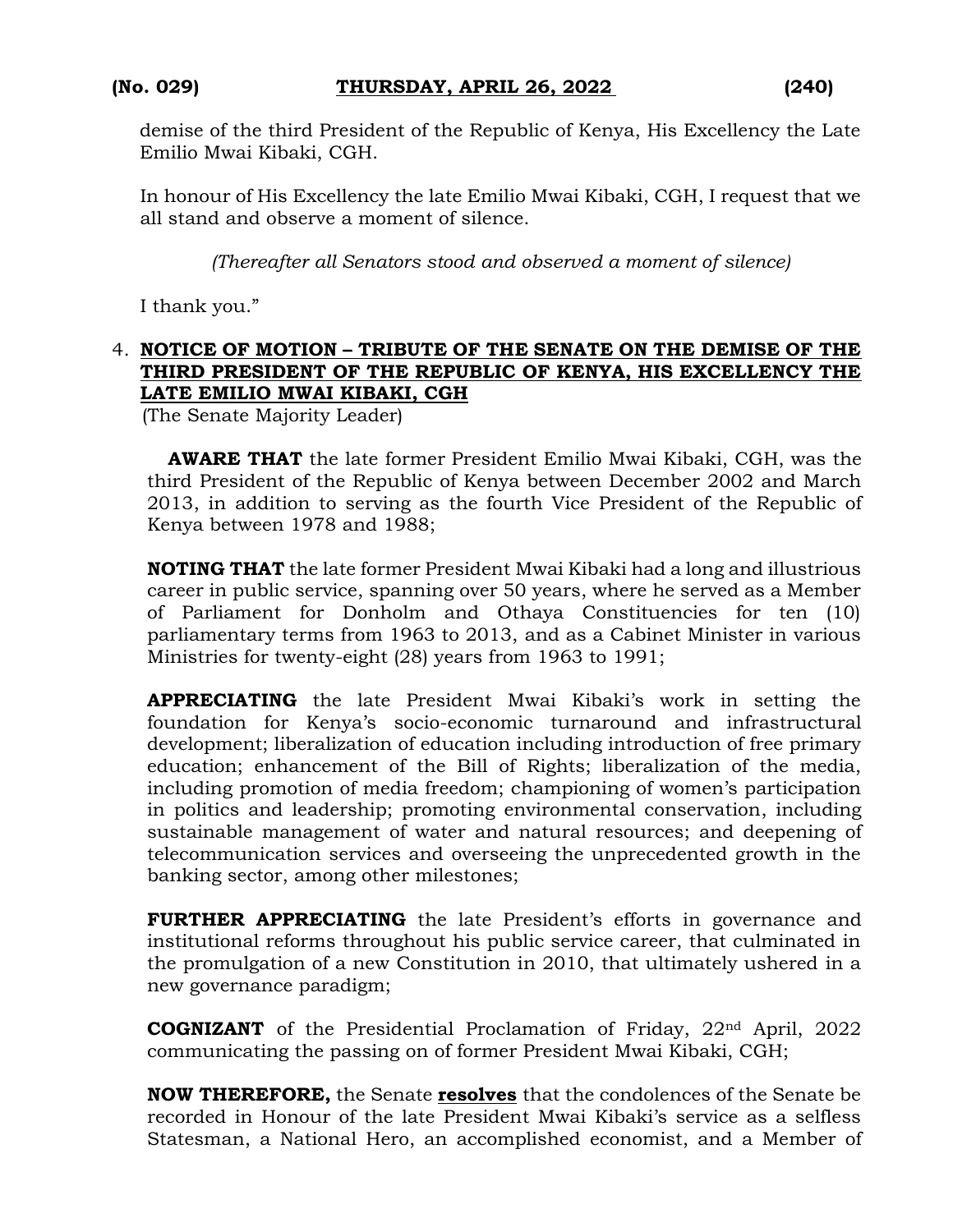Parliament, for his contribution in nation building and Kenya's socio-economic development.

## 5. **MOTION - TRIBUTE OF THE SENATE ON THE DEMISE OF THE THIRD PRESIDENT OF THE REPUBLIC OF KENYA, HIS EXCELLENCY THE LATE EMILIO MWAI KIBAKI, CGH**

Order read;

Motion made and Question proposed;

**AWARE THAT** the late former President Emilio Mwai Kibaki, CGH, was the third President of the Republic of Kenya between December 2002 and March 2013, in addition to serving as the fourth Vice President of the Republic of Kenya between 1978 and 1988;

**NOTING THAT** the late former President Mwai Kibaki had a long and illustrious career in public service, spanning over 50 years, where he served as a Member of Parliament for Donholm and Othaya Constituencies for ten (10) parliamentary terms from 1963 to 2013, and as a Cabinet Minister in various Ministries for twenty-eight (28) years from 1963 to 1991;

**APPRECIATING** the late President Mwai Kibaki's work in setting the foundation for Kenya's socio-economic turnaround and infrastructural development; liberalization of education including introduction of free primary education; enhancement of the Bill of Rights; liberalization of the media, including promotion of media freedom; championing of women's participation in politics and leadership; promoting environmental conservation, including sustainable management of water and natural resources; and deepening of telecommunication services and overseeing the unprecedented growth in the banking sector, among other milestones;

**FURTHER APPRECIATING** the late President's efforts in governance and institutional reforms throughout his public service career, that culminated in the promulgation of a new Constitution in 2010, that ultimately ushered in a new governance paradigm;

**COGNIZANT** of the Presidential Proclamation of Friday, 22nd April, 2022 communicating the passing on of former President Mwai Kibaki, CGH;

**NOW THEREFORE,** the Senate **resolves** that the condolences of the Senate be recorded in Honour of the late President Mwai Kibaki's service as a selfless Statesman, a National Hero, an accomplished economist, and a Member of Parliament, for his contribution in nation building and Kenya's socio-economic development.

*(The Senate Majority Leader)*